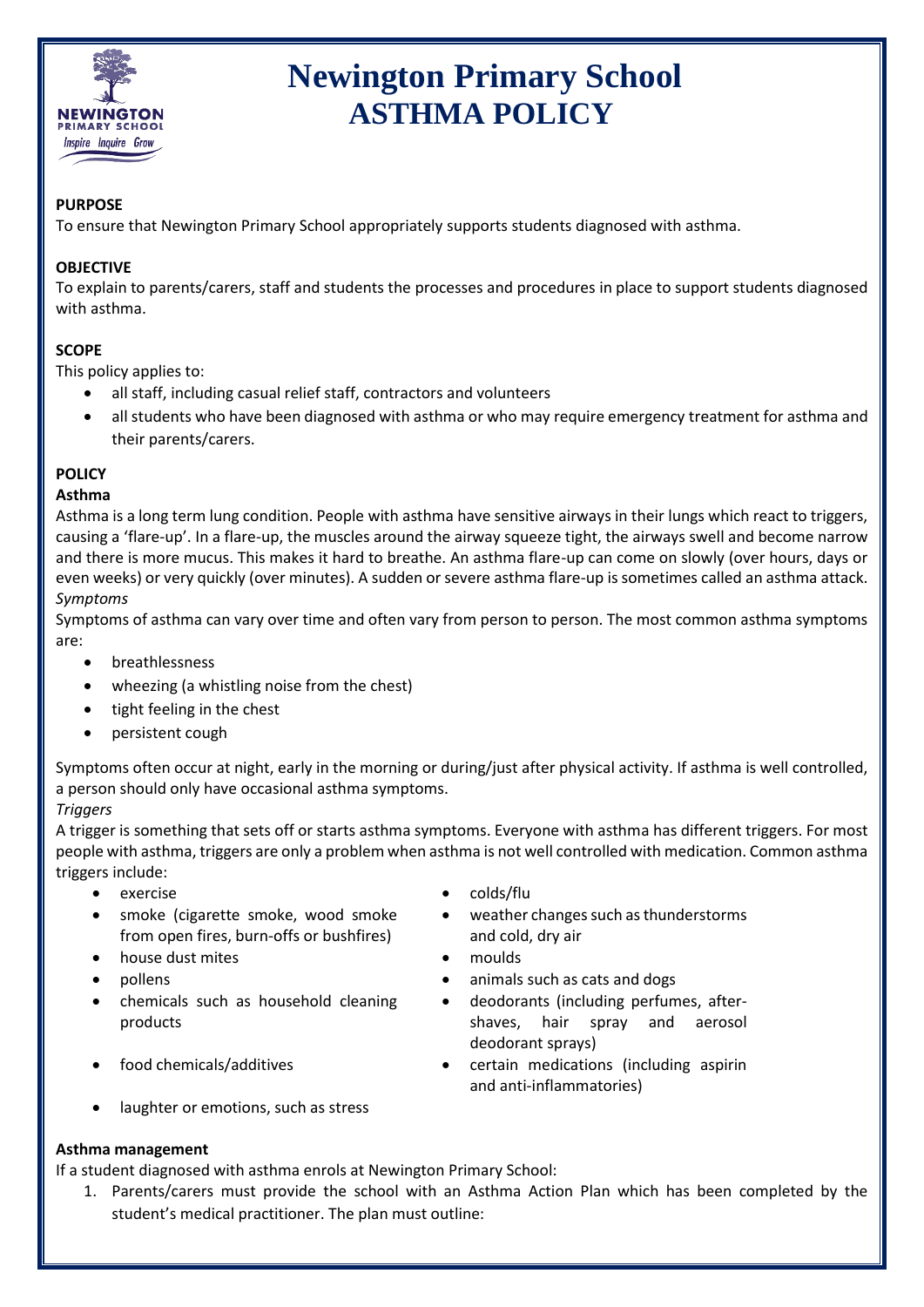- the prescribed medication taken by the student and when it is to be administered, for example as a pre-medication to exercise or on a regular basis
- emergency contact details
- the contact details of the student's medical practitioner
- the student's known triggers
- the emergency procedures to be taken in the event of an asthma flare-up or attack.
- 2. Parents/carers should also provide a photo of the student to be included as part of the student's Asthma Action Plan.
- 3. The school will keep all Asthma Action Plans:
	- In the First Aid Room
- 4. School staff may also work with parents/carers to develop a Student Health Support Plan which will include details on:
	- how the school will provide support for the student
	- identify specific strategies
	- allocate staff to assist the student

Any Student Health Support Plan will be developed in accordance with Example School's Healthcare Needs Policy.

- 5. If a student diagnosed with asthma is going to attend a school camp or excursion, parents/carers are required to provide any updated medical information.
- 6. If a student's asthma condition or treatment requirements change, parent/carers must notify the school and provide an updated Asthma Action Plan.
- 7. School staff will work with parents/carers to review Asthma Action Plans (and Student Health Support Plans) once a year.

### **Student asthma kit**

All students diagnosed with asthma are required to have a student asthma kit at school which contains:

- their own prescribed reliever medication labelled with the student's name
- their spacer (if they use one)

Student asthma kits will be stored in the First Aid Room

OR

Students will be required to keep their asthma kits with them while at school.

#### **Asthma emergency response plan**

If a student is:

- having an asthma attack
- difficulty breathing for an unknown cause, even if they are not known to have asthma

School staff will endeavour to follow the Asthma First Aid procedures outlined in the table below. School staff may contact Triple Zero "000" at any time.

| <b>Step</b>           | <b>Action</b>                                                                                                                                                                                    |  |  |  |  |  |
|-----------------------|--------------------------------------------------------------------------------------------------------------------------------------------------------------------------------------------------|--|--|--|--|--|
| 1.                    | Sit the person upright                                                                                                                                                                           |  |  |  |  |  |
|                       | Be calm and reassuring<br>$\bullet$                                                                                                                                                              |  |  |  |  |  |
|                       | Do not leave them alone<br>$\bullet$                                                                                                                                                             |  |  |  |  |  |
|                       | Seek assistance from another staff member or reliable student to locate the<br>$\bullet$<br>student's reliever, the Asthma Emergency Kit and the student's Asthma Action<br>Plan (if available). |  |  |  |  |  |
|                       | If the student's action plan is not immediately available, use the Asthma First<br>$\bullet$                                                                                                     |  |  |  |  |  |
|                       | Aid as described in Steps 2 to 5.                                                                                                                                                                |  |  |  |  |  |
| 2.                    | Give 4 separate puffs of blue or blue/grey reliever puffer:                                                                                                                                      |  |  |  |  |  |
| Shake the puffer<br>٠ |                                                                                                                                                                                                  |  |  |  |  |  |
|                       | Use a spacer if you have one<br>$\bullet$                                                                                                                                                        |  |  |  |  |  |
|                       | Put 1 puff into the spacer<br>$\bullet$                                                                                                                                                          |  |  |  |  |  |
|                       | Take 4 breaths from the spacer<br>$\bullet$                                                                                                                                                      |  |  |  |  |  |
|                       | Remember - Shake, 1 puff, 4 breaths                                                                                                                                                              |  |  |  |  |  |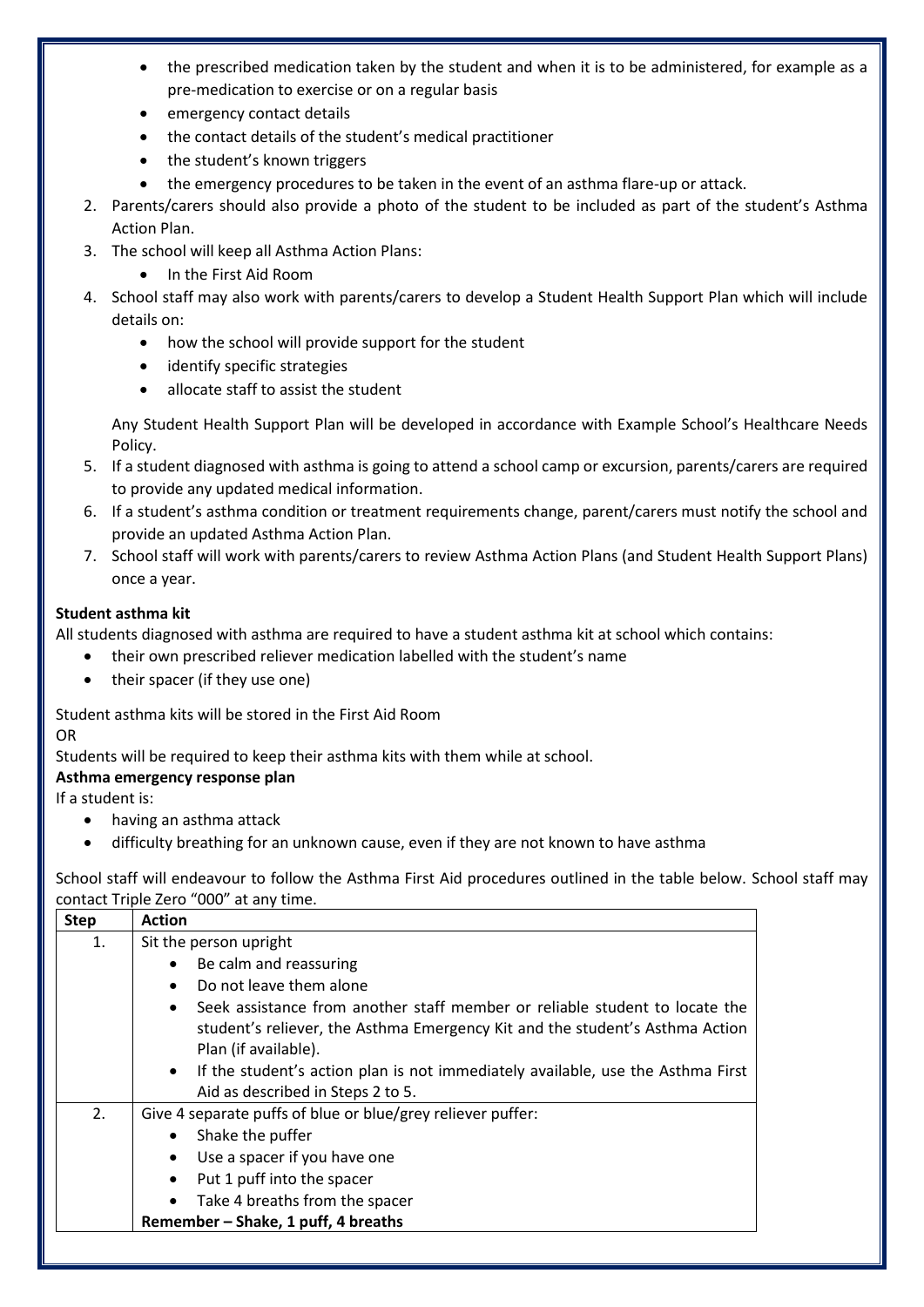| 3. | Wait 4 minutes                                                                                        |  |  |  |  |  |
|----|-------------------------------------------------------------------------------------------------------|--|--|--|--|--|
|    | If there is no improvement, give 4 more separate puffs of blue/grey reliever as<br>$\bullet$<br>above |  |  |  |  |  |
|    | (or give 1 more dose of Bricanyl or Symbiocort inhaler)                                               |  |  |  |  |  |
| 4. | If there is still no improvement call Triple Zero "000" and ask for an ambulance.                     |  |  |  |  |  |
|    | Tell the operator the student is having an asthma attack<br>$\bullet$                                 |  |  |  |  |  |
|    | Keep giving 4 separate puffs every 4 minutes until emergency assistance arrives                       |  |  |  |  |  |
|    | (or 1 dose of Bricanyl or Symbicort every 4 minutes - up to 3 doses of Symbicort)                     |  |  |  |  |  |
| 5. | If asthma is relieved after administering Asthma First Aid, stop the treatment and                    |  |  |  |  |  |
|    | observe the student. Notify the student's emergency contact person and record the                     |  |  |  |  |  |
|    | incident                                                                                              |  |  |  |  |  |

Staff will call Triple Zero "000" immediately if:

- the person is not breathing
- if the person's asthma suddenly becomes worse or is not improving
- if the person is having an asthma attack and a reliever is not available
- if they are not sure if it is asthma
- if the person is known to have anaphylaxis

#### **Training for staff**

The school will arrange the following asthma management training for staff:

| <b>Staff</b>                               | <b>Completed by</b>                                                                                                                                                                                                              | <b>Course</b>                                                                                                                 | Provider                                                      | Cost                                          | <b>Valid for</b> |
|--------------------------------------------|----------------------------------------------------------------------------------------------------------------------------------------------------------------------------------------------------------------------------------|-------------------------------------------------------------------------------------------------------------------------------|---------------------------------------------------------------|-----------------------------------------------|------------------|
| Group 1<br>General<br><b>Staff</b>         | School staff with a direct<br>teaching<br>role<br>with<br>students<br>affected<br>by<br>asthma or other school<br>staff<br>directed<br>by the<br>Principal after conducting<br>a risk assessment.                                | Asthma first aid<br>management for<br>education staff<br>(non-accredited)<br>One hour face-to-<br>face or online<br>training. | Asthma Australia                                              | Free to all<br>schools                        | 3 years          |
| Group 2<br><b>Specific</b><br><b>Staff</b> | Staff working with high<br>risk children with a<br>history of severe asthma,<br>or with direct student<br>wellbeing responsibility,<br>(including nurses,<br>PE/sport teachers, first<br>aid and school staff<br>attending camp) | Course in Asthma<br>Awareness<br><i>10760NAT</i><br>(accredited)                                                              | Any RTO that has<br>this course in their<br>scope of practice | Paid by<br>Newington<br><b>Primary School</b> | 3 years          |

## **Asthma Emergency Kit**

The school will provide and maintain at least two Asthma Emergency Kits. One kit will be kept on school premises in the First Aid Room and one will be a mobile kit for activities such as:

- yard duty
- camps and excursions.

The school has an additional kit for every 300 students. The Asthma Emergency Kit will contain:

- at least 1 blue or blue/grey reliever medication such as Airomir, Asmol or Ventolin
- at least 2 spacer devices (for single person use only) to assist with effective inhalation of the blue or blue/grey reliever medication (The school will ensure spare spacers are available as replacements). Spacers will be stored in a dust proof container.
- clear written instructions on Asthma First Aid, including:
	- o how to use the medication and spacer devices